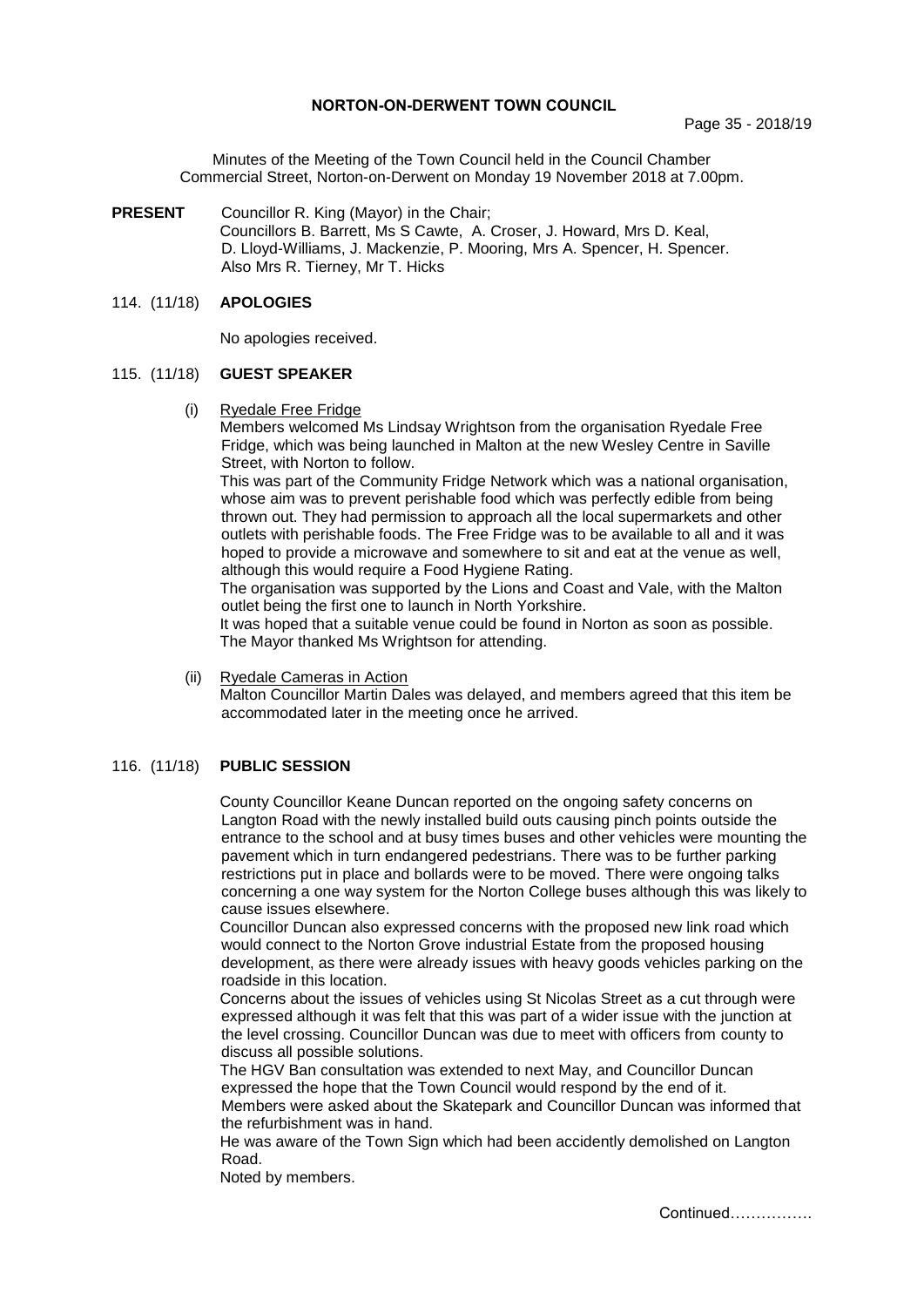# 117. (11/18) **DECLARATIONS OF INTEREST**

Councillor Mrs Keal declared an interest in Agenda Item 8 Planning Matters, as there was an application for proposed housing opposite her property. This was a nonprejudicial interest.

# 118. (11/18) **CONFIRMATION OF MINUTES**

With regard to Minute number 111, Councillor Howard asked that the name of the organisation against the Visually Important Undeveloped Areas, which was being examined by the planning inspector for the Ryedale Local Plan Sites Document, be inserted into the Minutes.

Councillor Mooring asked that his name be added to the received apologies. Both items agreed and it was;

 RESOLVED that the Minutes of the Town Council Meeting, held on Monday, 15 October 2018 (Minutes 098 to 113 inclusive) be confirmed and signed by the Chairman.

## 119. (11/18) **CLERK'S REPORT**

(a) Parish Liaison Meeting

To report that Ryedale District Council would be hosting the Parish Liaison meeting on Wednesday 12 December at 7.00pm at Ryedale House.

## (b) Norton on Derwent Town Sign

To report that the Town Sign at the entry to the town on Langton Road had been demolished. This was done by a contractor delivering to the construction site located opposite, and was reversing out on to the road at the time.

The site foreman had logged and recorded all the details, and had also placed safety fencing round the demolished sign as well as attaching the town name and speed limit elements to the fencing.

This sign was constructed and installed by North Yorkshire County Council, not by the Town Council.

Members reported that the stonework had now been removed from site although it was unclear whether this was by the developers at the construction site or by the County Council.

The Clerk to write to County to clarify the issues and to ascertain that it would be rebuilt at some point.

(c) Graffiti Riverside

To inform members that the graffiti painted on the riverside furniture had been reported to the police, who had reviewed the CCTV images, and had identified two possible perpetrators.

The Deputy Clerk had given a statement to the police who are actively pursuing the case.

Noted

# 120. (11/18) **TOWN MAYOR'S REPORT**

(a) Perimeter Wall Railings

Members were asked if they felt the railings from the perimeter wall should be reinstalled or replaced or left off completely.

As they were not historic to the building it was agreed that they be left off completely, and the railings re-cycled.

(b) Malton Museum

The Mayor had joined with volunteers from the Museum for a talk and walk round the centre of Malton, which highlighted the importance of the location of the two towns. He would recommend that members joined any future tours as he felt they would look upon local architecture in a totally different light. Noted.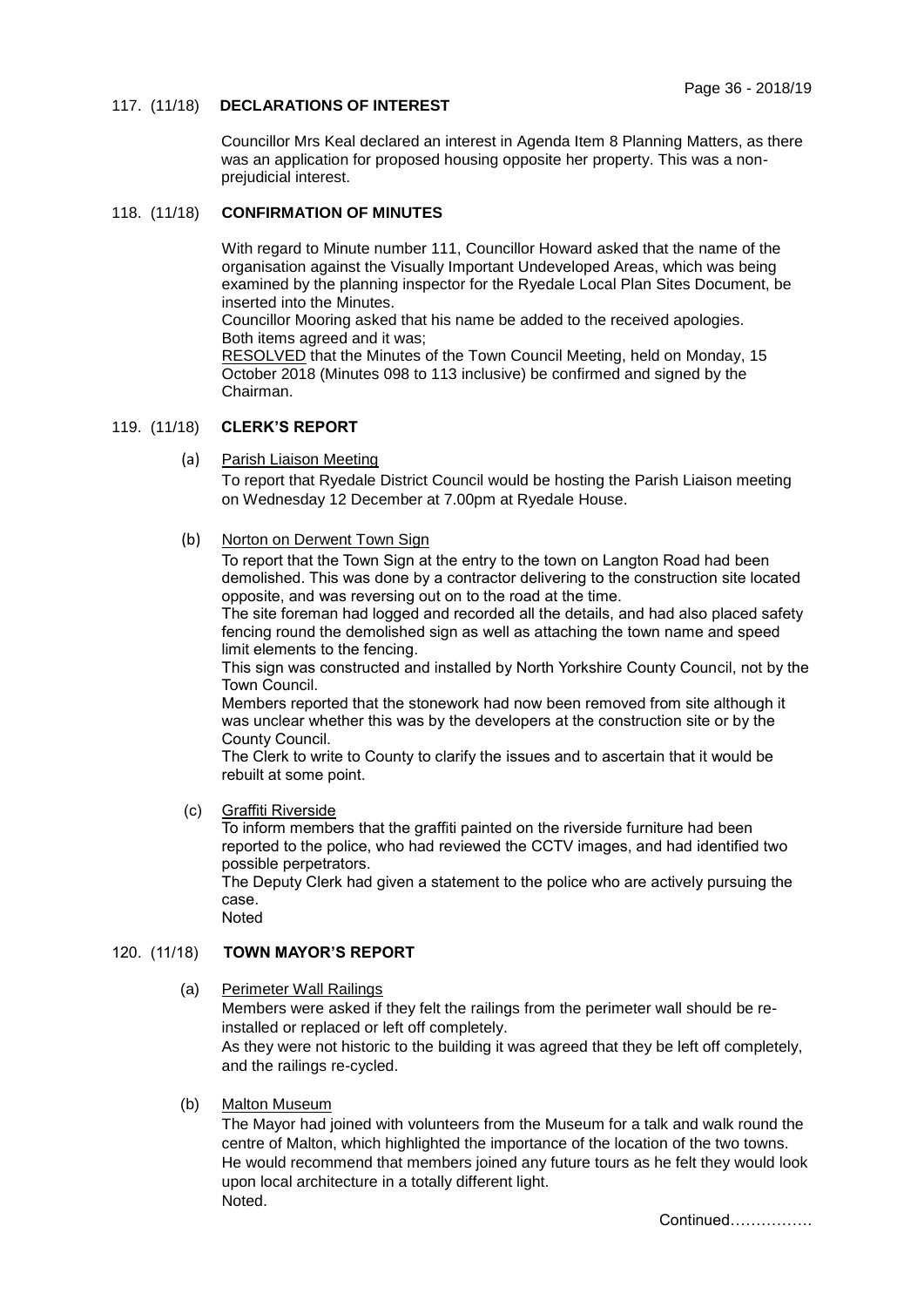## 120. (11/18) **TOWN MAYOR'S REPORT** (continued)

#### (c) Remembrance Sunday

The Mayor had attended on behalf of the council and stated that despite the poor weather there was an even larger turn out than usual, and that hopefully the younger generations would take this forward in the future.

## (d) Senior Citizens Party

This was to be held at the Ryedale Community Leisure Centre (Bowls Club) on Saturday 26 January 2019. Help from members on the day would be much appreciated. Noted.

## (e) Christmas Light Switch On

This was to be held on Sunday 2 December 2018 and would once again incorporate the Ryedale Special Families Santa Run. Help on the day would be appreciated.

(f) White Lining

The Mayor reported that it was good to see that at last some of the roads around town had been white lined, although perhaps in certain places they should have redone the tarmac first.

(g) Store Closure

The Mayor reported that he was sorry to see the closure of Maynes Bookmakers whatever members thoughts were on gambling. It was hoped that this would not lead to another empty unit for the town.

## (h) St Peter's Church Tree Festival

St Peter's were holding another tree festival this year, it was to run from the 1st to the 8th of December. An entry from the Town Council was being planned by the Deputy Clerk, details of which would be unveiled at the church.

## (i) Ryedale Environmental Group

The Mayor and Councillor Mrs Keal had attending two meetings of the proposed group, which had come from a Five Towns initiative to reduce the use of plastics. Although a Ryedale Group was discussed it appeared that members favoured the idea that the towns each set up their own group.

The mayor suggested that this be discussed with Malton Town Council and move the idea forward together.

This item to be placed on the agenda for the New Year.

# 121. (11/18) **FINANCIAL MATTERS**

- (a) Accounts paid and for payment The Clerk reported that accounts nos. 126 to 140 inclusive, amounting to £9,881.88 had been paid since the last meeting of the Council. RESOLVED that account nos. 141 to 150 inclusive, amounting to £27,378.45 be paid. Cheques were drawn and signed accordingly.
- (b) Financial report The Clerk's financial report for the period 01.10.18 to 31.10.18 was received.
- (c) Budgetary monitoring The Clerk's report for the period ending 31 October 2018 was received.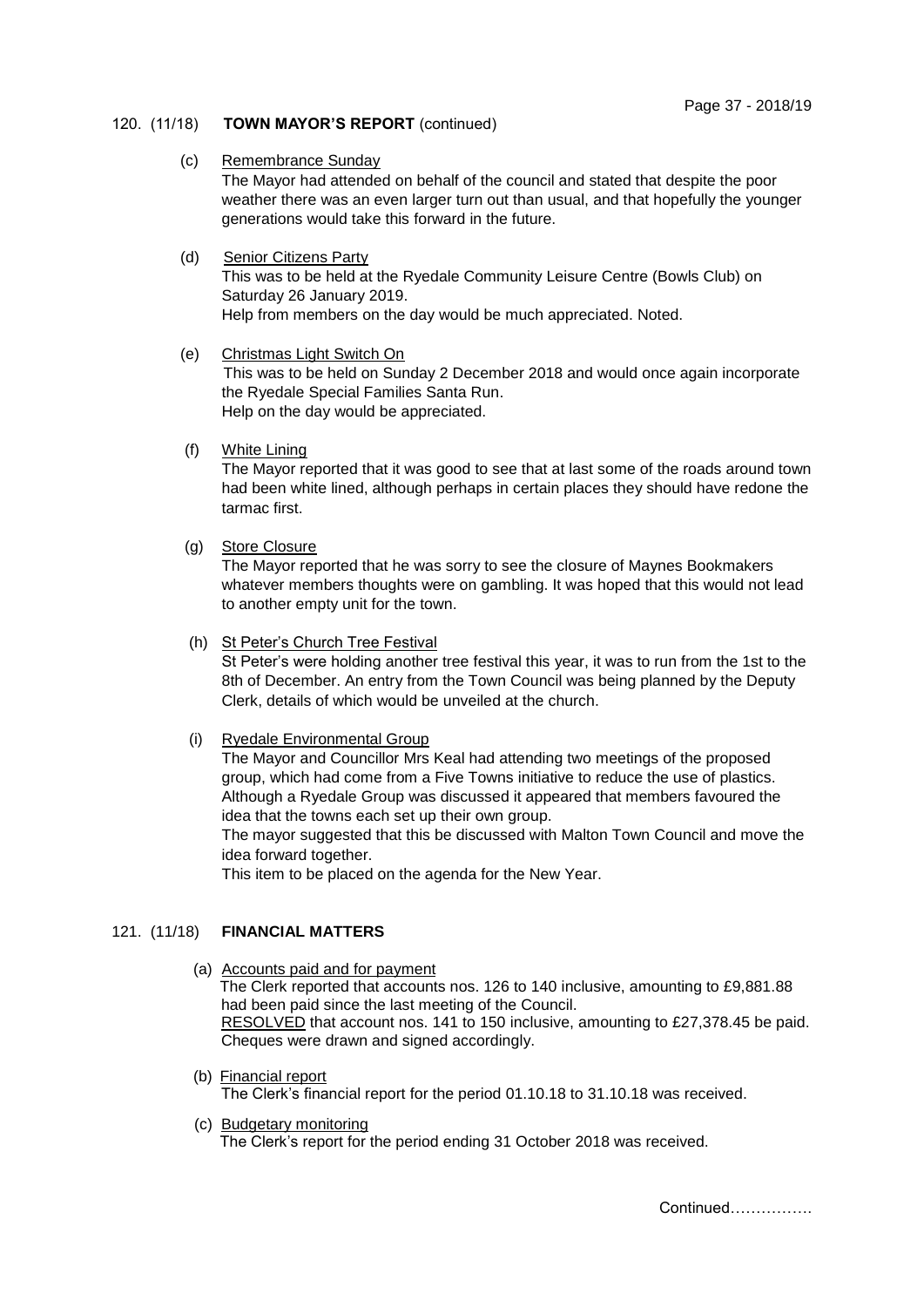# 122. (11/18) **PLANNING MATTERS**

(a) Planning applications referred to the Town Council by Ryedale District Council, for comment and/or recommendation were dealt with as follows: -

| 18/01071/FUL   | Erection of 2no. three bedroom semi-detached dwellings with rear gardens<br>and associated parking following demolition of existing single storey former<br>veterinary practice building.<br>6A St Nicholas Street, Norton, Malton, YO17 9AQ<br>RESOLVED Recommend Refusal on the grounds that the design would seem<br>to be incompatible with the street scene, members would prefer to see a<br>continuation of the terraced housing. There are also objections from the<br>Environment Agency on flooding grounds which members agree with.                                                                            |
|----------------|----------------------------------------------------------------------------------------------------------------------------------------------------------------------------------------------------------------------------------------------------------------------------------------------------------------------------------------------------------------------------------------------------------------------------------------------------------------------------------------------------------------------------------------------------------------------------------------------------------------------------|
| 18/01163/73A   | Variation of Condition 11 of appeal APP/Y2736/W/15/3136237 dated<br>22.07.2016 following refusal of 15/00098/MOUT in respect of electrical<br>charging points.<br>Land Adjacent To Auburn Cottages, Langton Road, Norton<br>RESOLVED Recommend that as this is a condition of the planning appeal<br>that the developers upgrade the charging points to the best available, and<br>ones that will charge in the shortest possible time. Not the ones stated in the<br>application.                                                                                                                                         |
| 18/01197/HOUSE | Erection of first floor extension to east elevation.<br>31 Spring Field Garth, Norton, YO17 9EL<br>RESOLVED No objection to the application.                                                                                                                                                                                                                                                                                                                                                                                                                                                                               |
| 18/01161/FUL   | Erection of 20no. stable loose boxes and open fodder store.<br>Highfield Stables, Beverley Road, Norton, YO17 9PJ<br>RESOLVED Recommend Approval.                                                                                                                                                                                                                                                                                                                                                                                                                                                                          |
| 18/01218/HOUSE | Formation of new vehicular access and parking.<br>Beverley House, Scarborough Road, Norton, Malton, YO17 8EF<br>RESOLVED Recommend Approval.                                                                                                                                                                                                                                                                                                                                                                                                                                                                               |
| 18/01173/HOUSE | Erection of single storey extension to south and east elevations and formation<br>of vehicular access (revised scheme to 18/00396/HOUSE dated 18.06.2018)<br>179 Welham Road, Norton, Malton, YO17 9DU<br><b>RESOLVED</b> Recommend Approval.                                                                                                                                                                                                                                                                                                                                                                              |
| 18/01186/REM   | Erection of 3no. four bedroom dwellings (Plots 1-3) and 3no. five bedroom<br>dwellings (plots 4-6) with garaging and landscaping (outline refusal<br>15/00099/MOUT dated 22.07.2015 as allowed on appeal ref<br>APP/Y2736/W/15/3136233 dated 22.07.2016 refers)<br>Land To North Of Sutton Grange, Langton Road, Norton, Malton, North<br>Yorkshire<br>RESOLVED Recommend Refusal on the grounds that the scale and design<br>of the proposed dwellings is out of keeping and lacks distinction, and there<br>are concerns with the layout of the site and with inadequate parking provision<br>for the size of dwellings. |

(b) To receive decisions notified by Ryedale District Council.

No decisions received.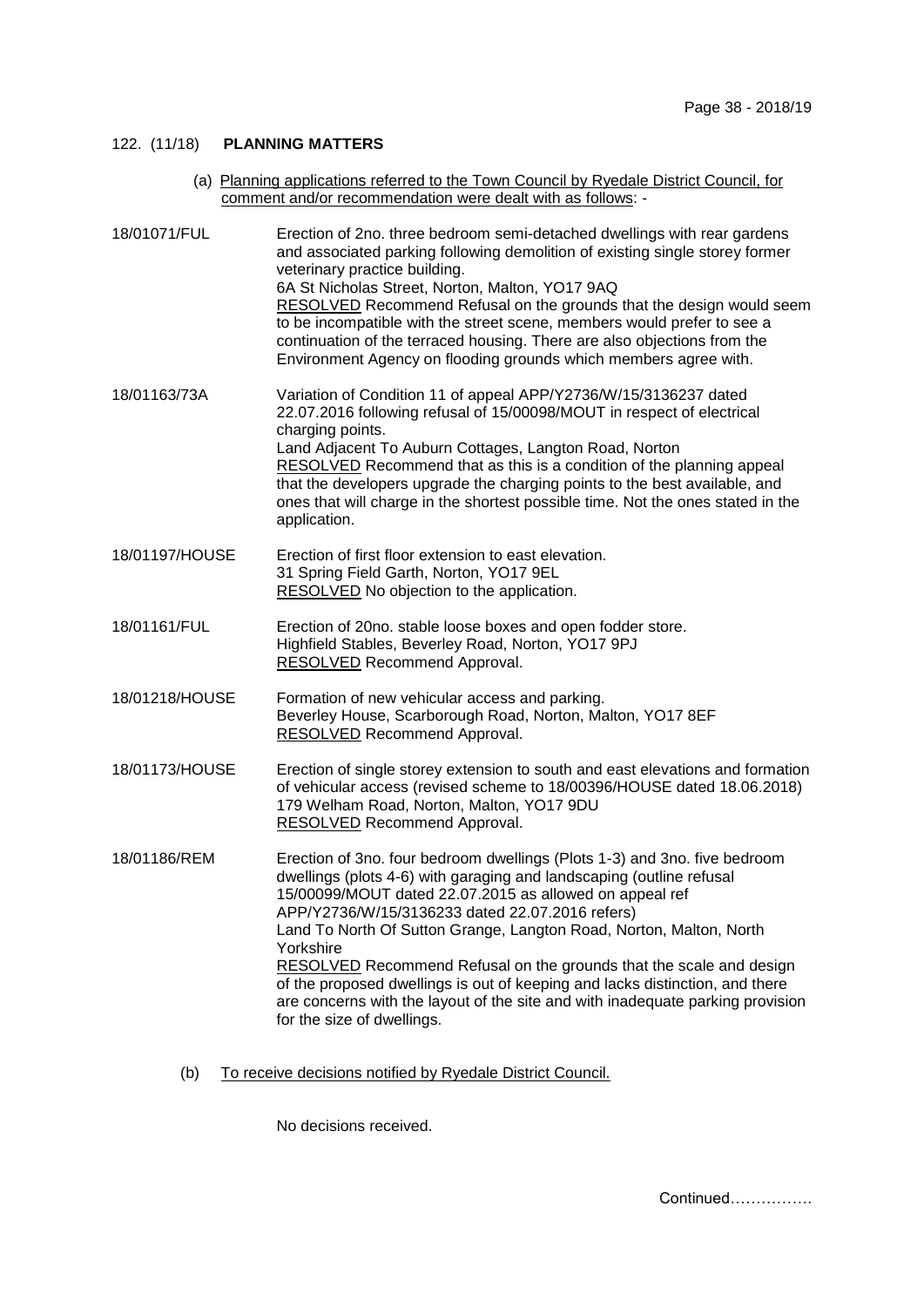#### 123. (11/18) **DEFIBRILLATOR**

Members discussed the possible provision of a defibrillator, although it was noted that provision within the town was growing. It was felt that it was possibly the locations of the machines that was not well known enough, and that more needed to be done to make people aware.

One possible location for a further machine was at the Norton Hive and it was agreed to discuss this with the trustees of the Hive.

It was also agreed to invite Sue Parsons from the Tom Parsons Trust which was a charity set up in memory of Tom, which aimed to raise funds and assist with provision of defibrillators.

#### 124. (11/18) **LANGTON ROAD**

Members discussed the issues of congestion and parking in Langton Road, with buses mounting the kerb in the vicinity of the school on a regular basis.

All members agreed that the safety of the school children was imperative and that all measures taken to improve the situation so far had not worked.

It was the opinion of members that with both build outs being on the same side of the road it was causing traffic to try and speed through or else mount the pavement, both of which was unacceptable.

Agreed to write to County Highways expressing member's grave concerns.

## 125. (11/18) **RYEDALE CAMERAS IN ACTION**

Malton Councillor Martin Dales updated members on the new CCTV system that had been installed within the towns. He stated that all cameras were operational and that it was just the internet connection upgrade that required completion for the system to fully functional.

The new system was capable of expansion if required, and could connect to business as well.

The system had come in on budget and it was predicted that revenue costs would be as expected and as provided in the budget.

The Mayor thanked Councillor Dales for attending.

## 126. (11/18) **GRANTS TO VOLUNTARY ORGANISATIONS**

RESOLVED that the council in accordance with its powers under section 137 of the Local Government Act 1972, should incur the following expenditure which in the opinion of the council is in the interests of the area and its inhabitants and will benefit them in a manner commensurate with the expenditure:-

- Ryedale District Council Chairman's Charity Fund £200.00
- Milton Rooms **£300.00**

#### 127. (11/18) **CORRESPONDENCE**

- (a) Next Steps thank you grant. For information. Noted
- (b) St Catherine's Hospice thank you grant. For information. Noted.
- (c) Welham Bowls Club thank you grant. For information. Noted.
- (d) Ryedale Foodbank thank you grant. For information. Noted.
- (e) Ryedale District Council, Streetscene Winter Gritting and Snow Clearance . For information. Noted.
- (f) Ryedale District Council, Rough Sleeper Estimate For information. Noted.